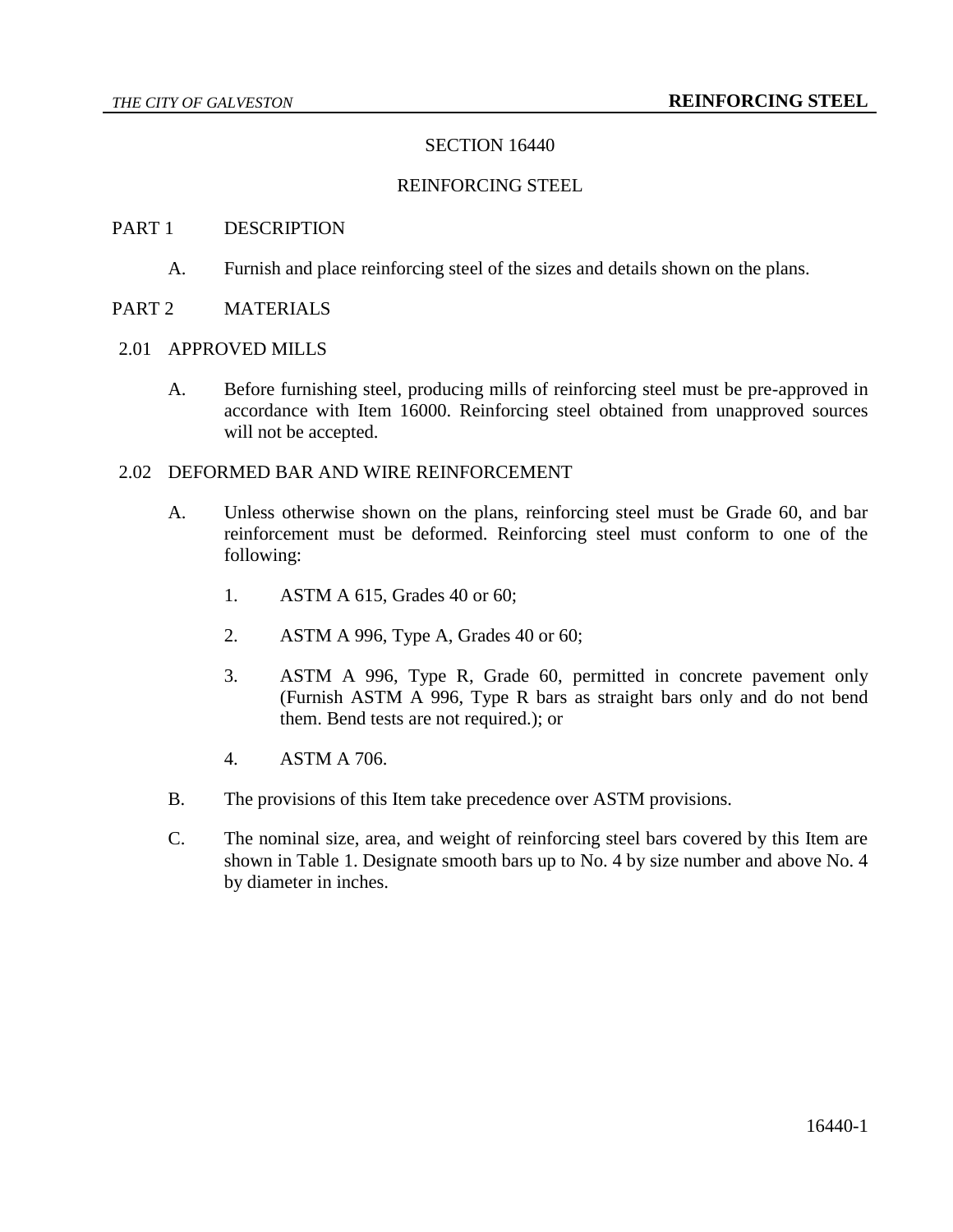| Size, Area, and Weight of Reinforcing Steel Bars |                                                        |                          |                      |                      |  |
|--------------------------------------------------|--------------------------------------------------------|--------------------------|----------------------|----------------------|--|
| <b>Size</b><br>Bar<br><b>Number</b><br>(in.)     | <b>Size</b><br>Bar<br><b>Number</b><br>$(\mathbf{mm})$ | <b>Diameter</b><br>(in.) | (Sq.<br>Area<br>in.) | Weight<br>per<br>Ft. |  |
| 3                                                | 10                                                     | 0.375                    | 0.11                 | 0.376                |  |
| $\overline{4}$                                   | 13                                                     | 0.500                    | 0.20                 | 0.668                |  |
| 5                                                | 16                                                     | 0.625                    | 0.31                 | 1.043                |  |
| $\boldsymbol{6}$                                 | 19                                                     | 0.750                    | 0.44                 | 1.502                |  |
| $\overline{7}$                                   | 22                                                     | 0.875                    | 0.60                 | 2.044                |  |
| 8                                                | 25                                                     | 1.000                    | 0.79                 | 2.670                |  |
| 9                                                | 29                                                     | 1.128                    | 1.00                 | 3.400                |  |
| 10                                               | 32                                                     | 1.270                    | 1.27                 | 4.303                |  |
| 11                                               | 36                                                     | 1.410                    | 1.56                 | 5.313                |  |
| 14                                               | 43                                                     | 1.693                    | 2.25                 | 7.650                |  |
| 18                                               | 57                                                     | 2.257                    | 4.00                 | 13.60                |  |

**Table 1 Size, Area, and Weight of Reinforcing Steel Bars**

Note: Bar size numbers (in.) are based on the number of eighths of an inch included in the nominal diameter of the bar. Bar size numbers (mm) approximate the number of millimeters included in the nominal diameter of the bar.

# 2.03 SMOOTH BAR AND SPIRAL REINFORCEMENT

- A. Smooth bars and dowels for concrete pavement must have a minimum yield strength of 60 ksi and meet ASTM A 615. For smooth bars that are larger than No. 3, provide steel conforming to ASTM A 615 or meet the physical requirements of ASTM A 36.
- B. Spiral reinforcement may be smooth or deformed bars or wire of the minimum size or gauge shown on the plans. Bars for spiral reinforcement must comply with ASTM A 615, Grade 40; ASTM A 996, Type A, Grade 40; or ASTM A 675, Grade 80, meeting dimensional requirements of ASTM A 615. Smooth wire must comply with ASTM A 82, and deformed wire must comply with ASTM A 496.

# 2.04 WELDABLE REINFORCING STEEL

- A. Reinforcing steel to be welded must comply with ASTM A 706 or have a carbon equivalent (C.E.) of at most 0.55%. A report of chemical analysis showing the percentages of elements necessary to establish C.E. is required for reinforcing steel that does not meet ASTM A 706 to be structurally welded. These requirements do not pertain to miscellaneous welds on reinforcing steel as defined in Section 16448.4.B.1.a, "Miscellaneous Welding Applications."
- B. Calculate C.E. using the following formula:

10  $%V$ 50 % $M<sub>O</sub>$ 10 % 20 % 40 % 6  $C.E. = %C + \frac{\%Mn}{\sqrt{1-\frac{m}{c}}} + \frac{\%Ni}{\sqrt{1-\frac{m}{c}}} + \frac{\%Cr}{\sqrt{1-\frac{m}{c}}} - \frac{\%Mo}{\sqrt{1-\frac{m}{c}}} - \frac{\%No}{\sqrt{1-\frac{m}{c}}}$ 

# 2.05 WELDED WIRE FABRIC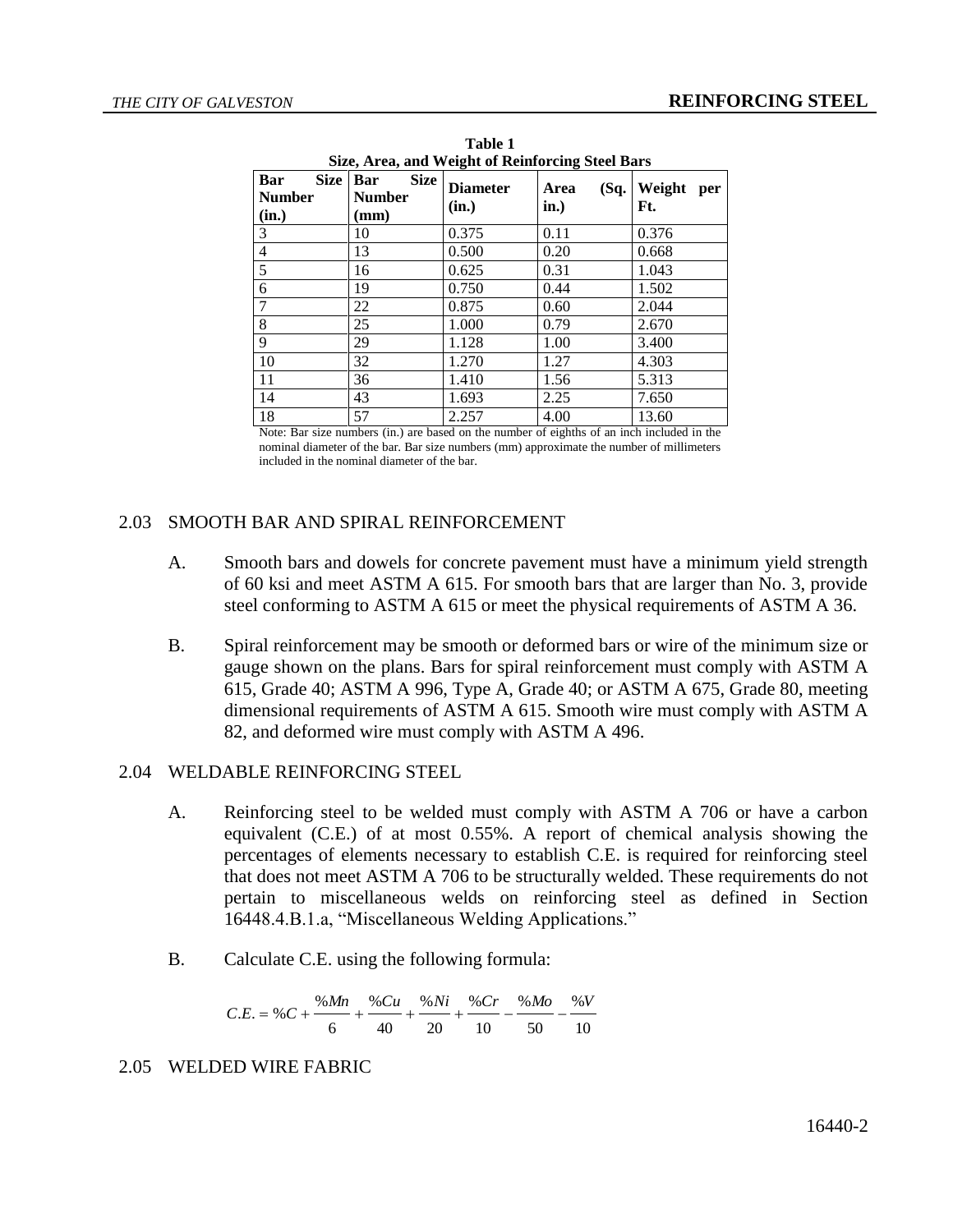- A. For fabric reinforcement, use wire that conforms to ASTM A 82 or A 496. Use wire fabric that conforms to ASTM A 185 or A 497. Observe the relations shown in Table 2 among size number, diameter in inches, and area when ordering wire by size numbers, unless otherwise specified. Precede the size number for deformed wire with "D" and for smooth wire with "W."
- B. Designate welded wire fabric as shown in the following example:  $6 \times 12 W16 \times$ W8 (indicating 6 in. longitudinal wire spacing and 12 in. transverse wire spacing with smooth No. 16 wire longitudinally and smooth No. 8 wire transversely).

| Wire Size Number, Diameter, and Area |               |                                      |                |                |  |
|--------------------------------------|---------------|--------------------------------------|----------------|----------------|--|
| <b>Size</b><br>(in.)                 | <b>Number</b> | <b>Size</b><br><b>Number</b><br>(mm) | Diameter (in.) | Area (sq. in.) |  |
| 31                                   |               | 200                                  | 0.628          | 0.310          |  |
| 30                                   |               | 194                                  | 0.618          | 0.300          |  |
| 28                                   |               | 181                                  | 0.597          | 0.280          |  |
| 26                                   |               | 168                                  | 0.575          | 0.260          |  |
| 24                                   |               | 155                                  | 0.553          | 0.240          |  |
| 22                                   |               | 142                                  | 0.529          | 0.220          |  |
| 20                                   |               | 129                                  | 0.505          | 0.200          |  |
| 18                                   |               | 116                                  | 0.479          | 0.180          |  |
| 16                                   |               | 103                                  | 0.451          | 0.160          |  |
| 14                                   |               | 90                                   | 0.422          | 0.140          |  |
| 12                                   |               | 77                                   | 0.391          | 0.120          |  |
| 10                                   |               | 65                                   | 0.357          | 0.100          |  |
| 8                                    |               | 52                                   | 0.319          | 0.080          |  |
| $\overline{7}$                       |               | 45                                   | 0.299          | 0.070          |  |
| $\overline{6}$                       |               | 39                                   | 0.276          | 0.060          |  |
| 5.5                                  |               | 35                                   | 0.265          | 0.055          |  |
| 5                                    |               | 32                                   | 0.252          | 0.050          |  |
| 4.5                                  |               | 29                                   | 0.239          | 0.045          |  |
| $\overline{4}$                       |               | 26                                   | 0.226          | 0.040          |  |
| 3.5                                  |               | 23                                   | 0.211          | 0.035          |  |
| 2.9                                  |               | 19                                   | 0.192          | 0.035          |  |
| 2.5                                  |               | 16                                   | 0.178          | 0.025          |  |
| $\overline{2}$                       |               | 13                                   | 0.160          | 0.020          |  |
| 1.4                                  |               | 9                                    | 0.134          | 0.014          |  |
| 1.2                                  |               | 8                                    | 0.124          | 0.012          |  |
| 0.5                                  |               | 3                                    | 0.080          | 0.005          |  |

**Table 2 Wire Size Number, Diameter, and Area**

Note: Size numbers (in.) are the nominal cross-sectional area of the wire in hundredths of a square inch. Size numbers (mm) are the nominal cross-sectional area of the wire in square millimeters. Fractional sizes between the sizes listed above are also available and acceptable for use.

2.06 EPOXY COATING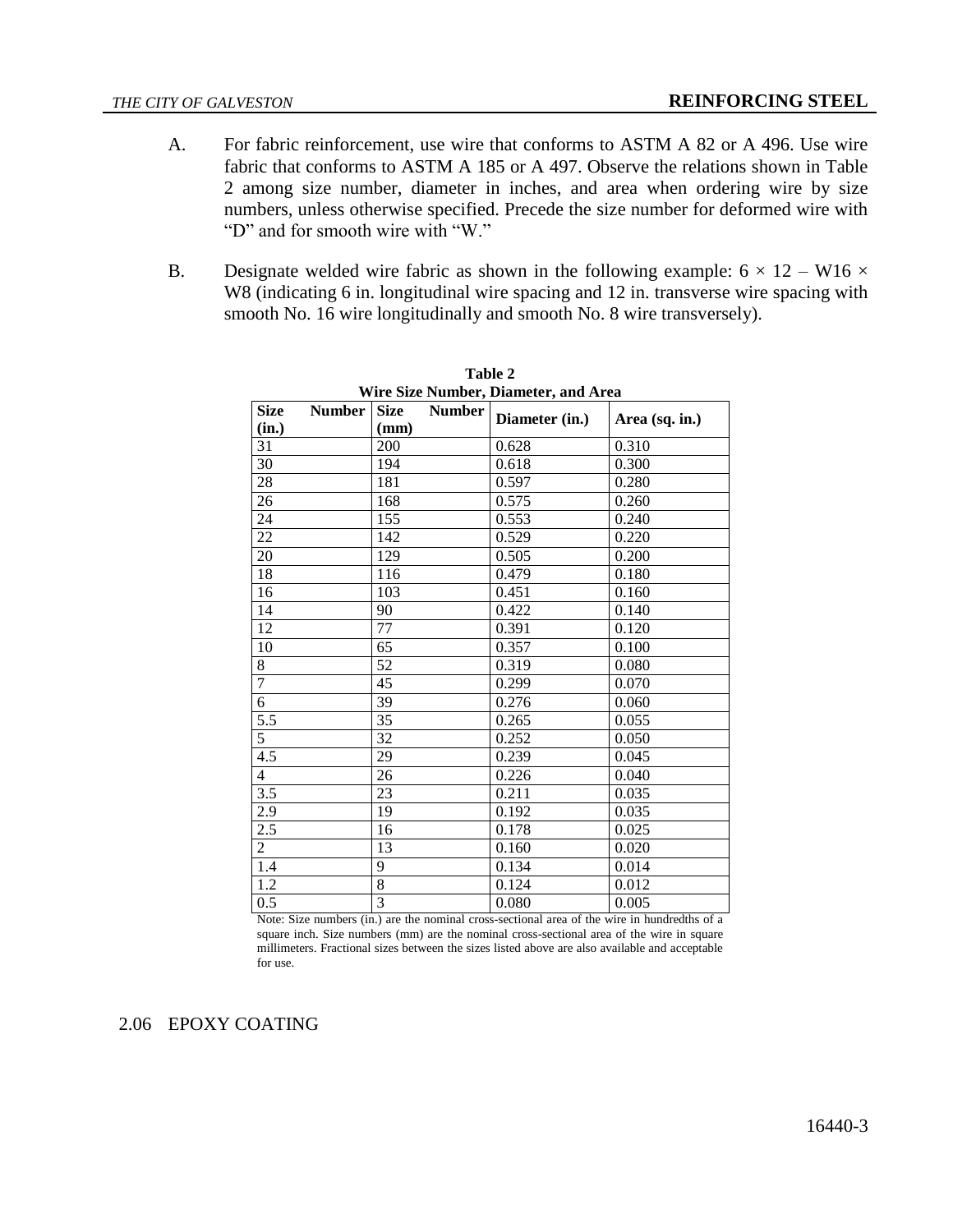- A. Epoxy coating will be required as shown on the plans. Before furnishing epoxycoated reinforcing steel, an epoxy applicator must be pre-approved in accordance with Item 16000.
- B. Coat reinforcing steel in accordance with Table 3.

| таше э                                                  |                            |  |  |
|---------------------------------------------------------|----------------------------|--|--|
| <b>Epoxy Coating Requirements for Reinforcing Steel</b> |                            |  |  |
| <b>Material</b>                                         | <b>Specification</b>       |  |  |
| Bar                                                     | <b>ASTM A 775 or A 934</b> |  |  |
| Wire or fabric                                          | ASTM A 884 Class A or B    |  |  |
| Mechanical couplers                                     | As shown on the plans      |  |  |
| Hardware                                                | As shown on the plans      |  |  |

**Table 3**

- C. Use epoxy coating material and coating repair material that complies with these requirements. Do not patch more than 1/4 in. total length in any foot at the applicator's plant.
- D. Epoxy-coated reinforcement will be sampled and tested.
- E. Maintain identification of all reinforcing throughout the coating and fabrication and until delivery to the project site.
- F. Furnish 1 copy of a written certification that the coated reinforcing steel meets the requirements of this Item and 1 copy of the manufacturer's control tests.

#### 2.07 MECHANICAL COUPLERS

- A. When mechanical splices in reinforcing steel bars are shown on the plans, use the following types of coupler:
	- 1. sleeve-filler,
	- 2. sleeve-threaded,
	- 3. sleeve-swaged, or
	- 4. sleeve-wedge.
- B. Furnish only couplers that have been produced by a manufacturer that has been prequalified in accordance with these requirements. Sleeve-wedge type couplers will not be permitted on coated reinforcing. Couplers for use on individual projects must be sampled and tested in accordance with these requirements. Furnish couplers only at locations shown on the plans.

## PART 3 CONSTRUCTION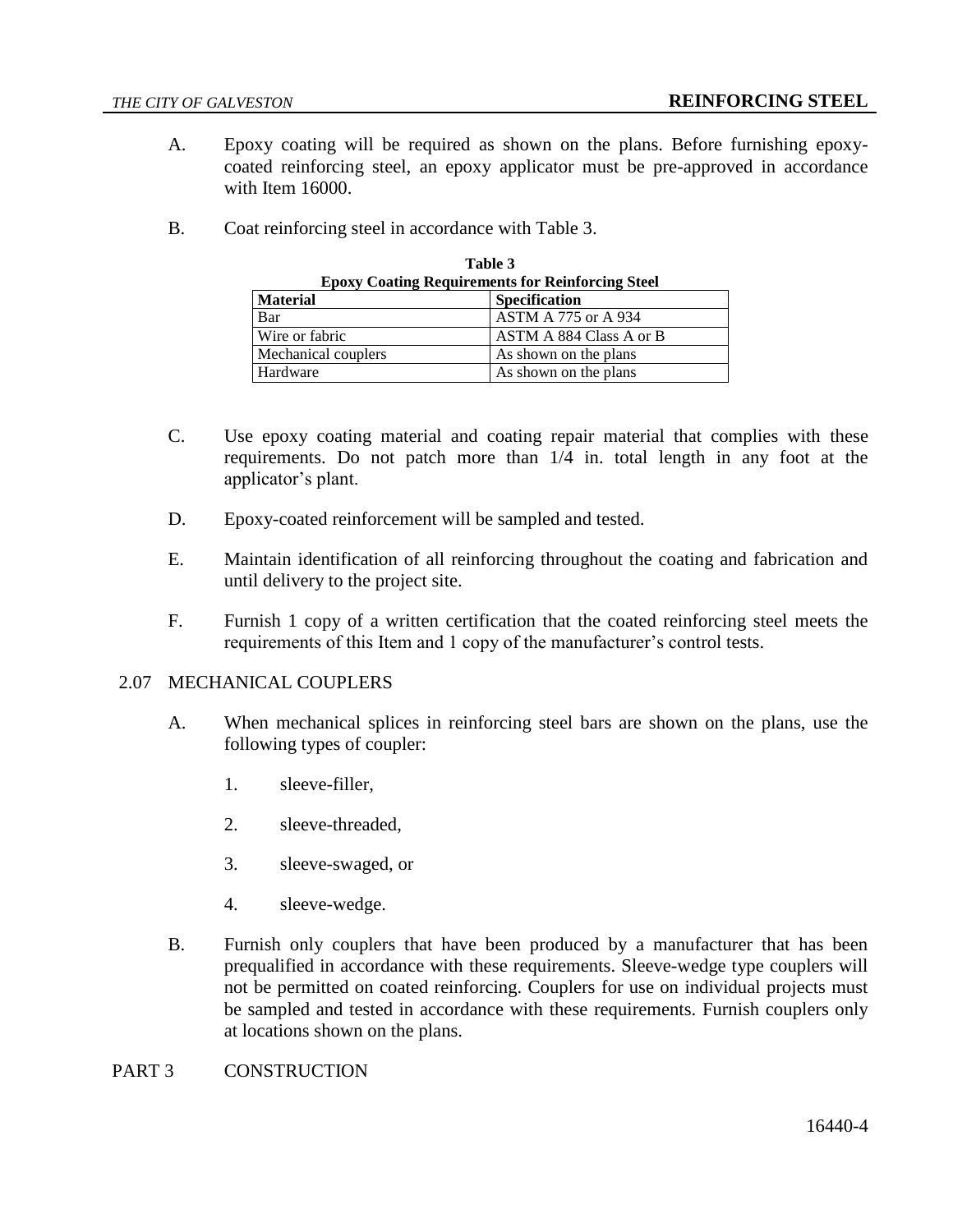### 3.01 BENDING

- A. Cold-bend the reinforcement accurately to the shapes and dimensions shown on the plans. Fabricate in the shop if possible. Field-fabricate, if permitted, using a method approved by the Owner's Representative. Replace improperly fabricated, damaged, or broken bars at no additional expense to the City. Repair damaged or broken bars embedded in a previous concrete placement using a method approved by the Owner's Representative.
- B. Unless otherwise shown on the plans, the inside diameter of bar bends, in terms of the nominal bar diameter (d), must be as shown in Table 4.

| Minimum Inside Diameter of Bar Bends                            |                      |                                          |                 |  |  |
|-----------------------------------------------------------------|----------------------|------------------------------------------|-----------------|--|--|
| <b>Bend</b>                                                     | Bar<br><b>Number</b> | Size Bar<br><b>Size</b><br><b>Number</b> | <b>Diameter</b> |  |  |
|                                                                 | (in.)                | (mm)                                     |                 |  |  |
| Bends of $90^\circ$ and greater in<br>stirrups, ties, and other | 3, 4, 5              | 10, 13, 16                               | 4d              |  |  |
| secondary bars that enclose<br>another bar in the bend          | 6, 7, 8              | 19, 22, 25                               | 6d              |  |  |
| Bends in main bars and in $\vert$ 3 through 8                   |                      | 10 through 25                            | 6d              |  |  |
| secondary bars not covered $\vert 9, 10, 11 \rangle$            |                      | 29, 32, 36                               | 8d              |  |  |
| above                                                           | 14.18                | 43, 57                                   | 10d             |  |  |

| Table 4                                     |
|---------------------------------------------|
| <b>Minimum Inside Diameter of Bar Bends</b> |

Note: Bar size numbers (in.) are based on the number of eighths of an inch included in the nominal diameter of the bar. Bar size numbers (mm) approximate the number of millimeters included in the nominal diameter of the bar.

C. Where bending No. 14 or No. 18 Grade 60 bars is required, bend-test representative specimens as described for smaller bars in the applicable ASTM specification. Make the required 90° bend around a pin with a diameter of 10 times the nominal diameter of the bar.

# 3.02 TOLERANCE

A. Fabrication tolerances for bars are shown in Figure 1.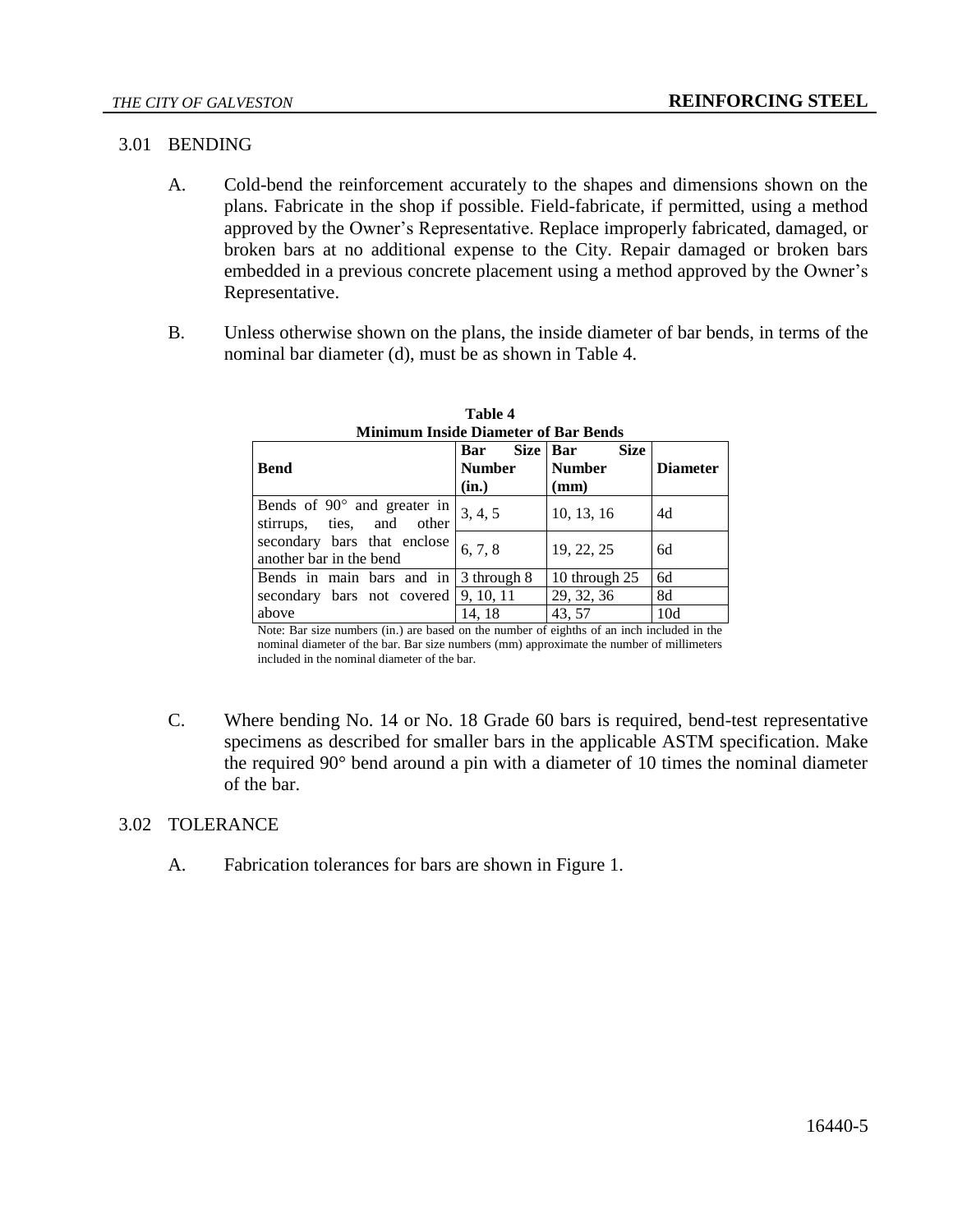

**Figure 1 Fabrication tolerances for bars.**

#### 3.03 STORAGE

A. Store steel reinforcement above the ground on platforms, skids, or other supports, and protect it from damage and deterioration. Ensure that reinforcement is free from dirt, paint, grease, oil, and other foreign materials when it is placed in the work. Use reinforcement free from defects such as cracks and delaminations. Rust, surface seams, surface irregularities, or mill scale will not be cause for rejection if the minimum cross-sectional area of a hand wire-brushed specimen meets the requirements for the size of steel specified.

#### 3.04 SPLICES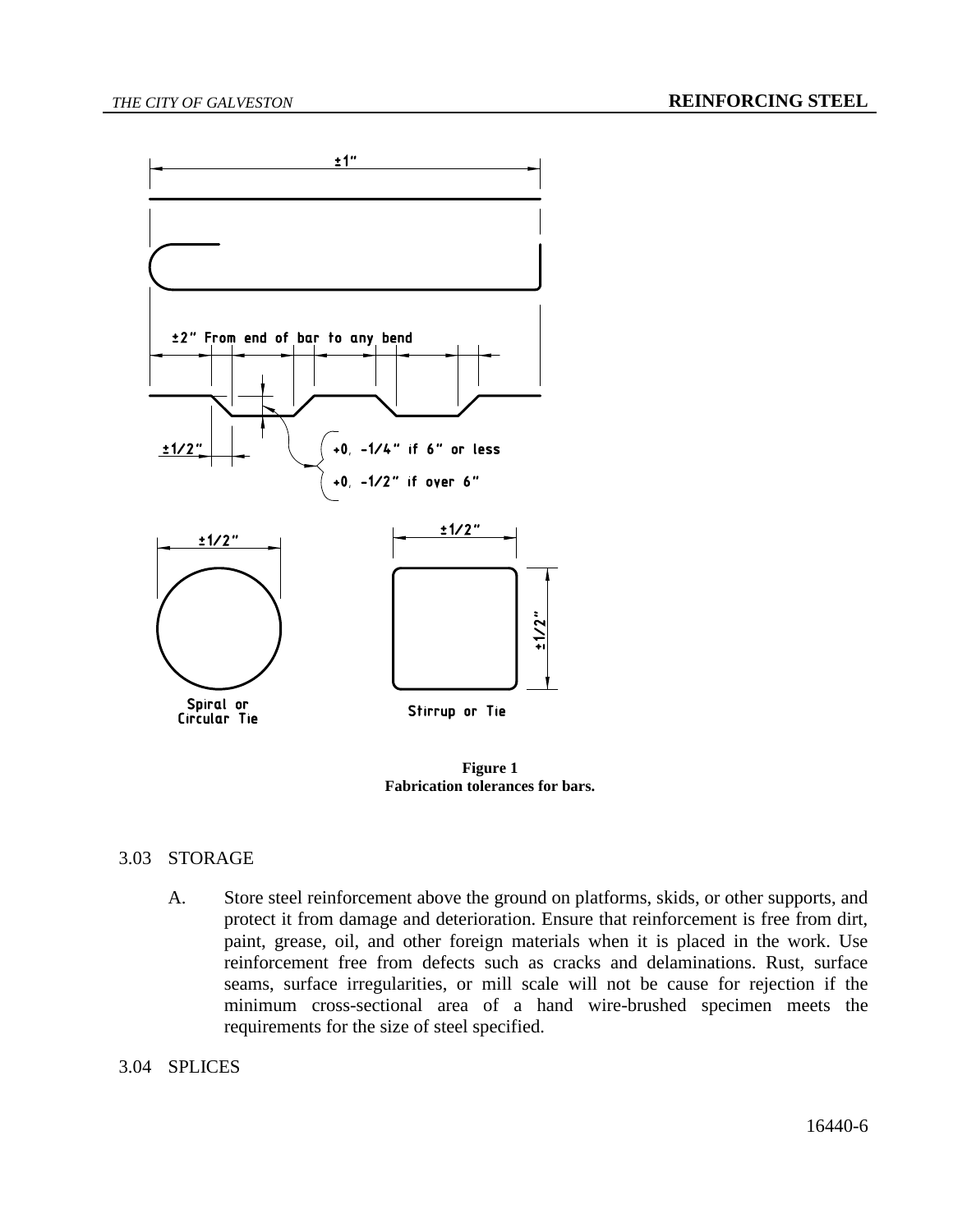- A. Lap-splice, weld-splice, or mechanically splice bars as shown on the plans. Additional splices not shown on the plans will require approval. Splices not shown on the plans will be permitted in slabs 15 in. or less in thickness, columns, walls, and parapets.
	- 1. Unless otherwise approved, splices will not be permitted in bars 30 ft. or less in plan length. For bars exceeding 30 ft. in plan length, the distance center-tocenter of splices must be at least 30 ft. minus 1 splice length, with no more than 1 individual bar length less than 10 ft. Make lap splices not shown on the plans, but otherwise permitted, in accordance with Table 5. Maintain the specified concrete cover and spacing at splices, and place the lap-spliced bars in contact, securely tied together.

| Minimum Lap Requirements for Bar Sizes through No. 11 |             |                 |                     |  |  |
|-------------------------------------------------------|-------------|-----------------|---------------------|--|--|
| Bar                                                   | Size   Bar  | Size   Uncoated | Lap   Coated<br>Lap |  |  |
| Number (in.)                                          | Number (mm) | Length          | Length              |  |  |
| 3                                                     | 10          | $1$ ft. $4$ in. | 2 ft. 0 in.         |  |  |
| 4                                                     | 13          | 1 ft. 9 in.     | 2 ft. 8 in.         |  |  |
| 5                                                     | 16          | 2 ft. 2 in.     | 3 ft. 3 in.         |  |  |
| 6                                                     | 19          | 2 ft. 7 in.     | 3 ft. 11 in.        |  |  |
| $\mathcal{I}$                                         | 22          | 3 ft. 5 in.     | 5 ft. 2 in.         |  |  |
| 8                                                     | 25          | 4 ft. 6 in.     | 6 ft. 9 in.         |  |  |
| $\mathbf Q$                                           | 29          | 5 ft. 8 in.     | 8 ft. 6 in.         |  |  |
| 10                                                    | 32          | 7 ft. 3 in.     | 10 ft. 11 in.       |  |  |
| 11                                                    | 36          | 8 ft. 11 in.    | 13 ft. 5 in.        |  |  |

| Table 5 |  |  |  |
|---------|--|--|--|
|         |  |  |  |

Note: Bar size numbers (in.) are based on the number of eighths of an inch included in the nominal diameter of the bar. Bar size numbers (mm) approximate the number of millimeters included in the nominal diameter of the bar.

- 2. Do not lap No. 14 or No. 18 bars.
- 3. Lap spiral steel at least 1 turn.
- 4. Splice welded wire fabric using a lap length that includes the overlap of at least 2 cross wires plus 2 in. on each sheet or roll. Splices using bars that develop equivalent strength and are lapped in accordance with Table 5 are permitted.
- 5. For box culvert extensions with less than 1 ft. of fill, lap the existing longitudinal bars with the new bars as shown in Table 3. For extensions with more than 1 ft. of fill, lap at least 1 ft. 0 in.
- 6. Ensure that welded splices conform to the requirements of the plans and of Item 16448, "Structural Field Welding." Field-prepare ends of reinforcing bars if they will be butt-welded. Delivered bars must be long enough to permit weld preparation.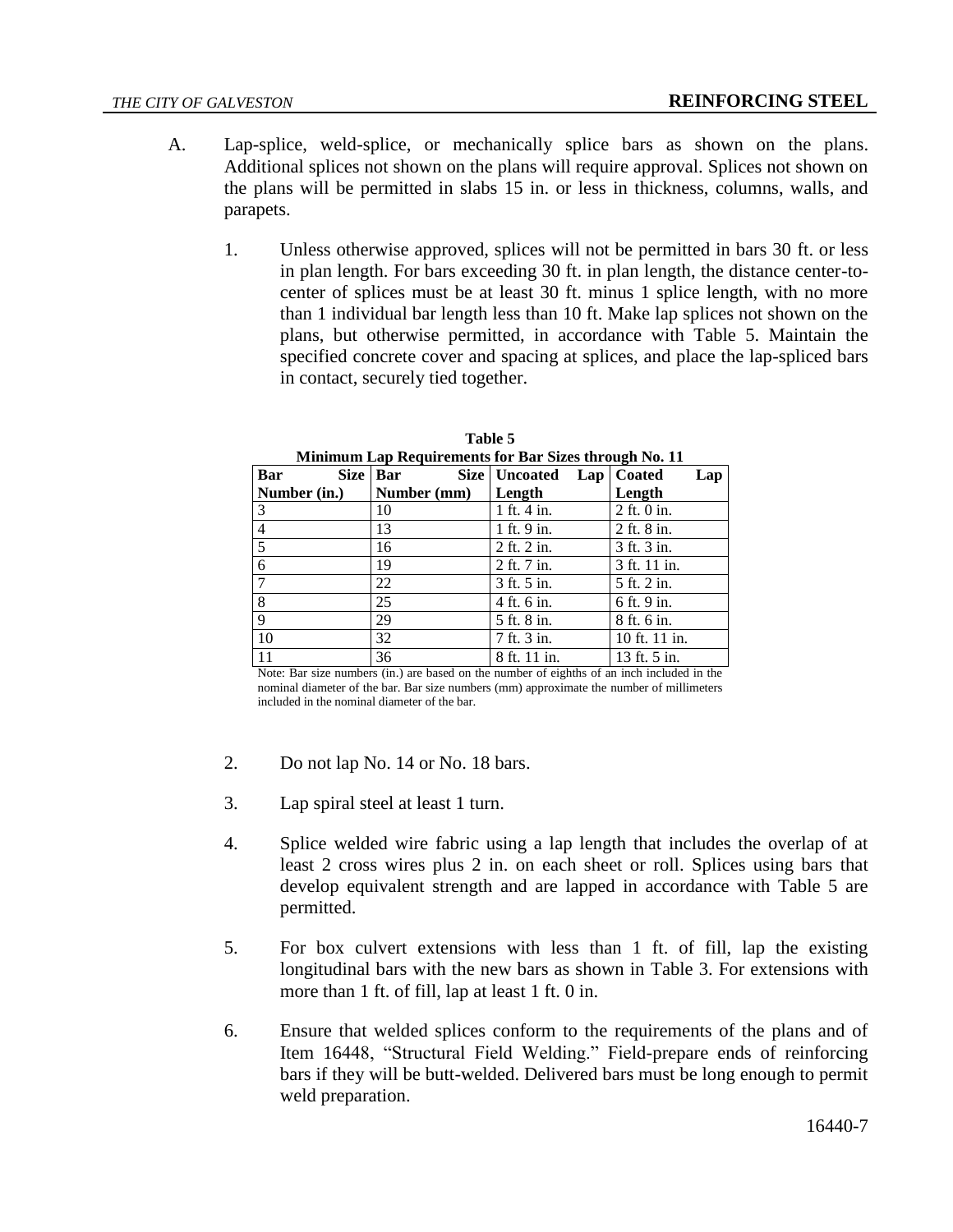- 7. Install mechanical coupling devices in accordance with the manufacturer's recommendations at locations shown on the plans. Protect threaded male or female connections, and make sure the threaded connections are clean when making the connection. Do not repair damaged threads.
- 8. Mechanical coupler alternate equivalent strength arrangements, to be accomplished by substituting larger bar sizes or more bars, will be considered if approved in writing before fabrication of the systems.

# 3.05 PLACING

- A. Unless otherwise shown on the plans, dimensions shown for reinforcement are to the centers of the bars. Place reinforcement as near as possible to the position shown on the plans. In the plane of the steel parallel to the nearest surface of concrete, bars must not vary from plan placement by more than 1/12 of the spacing between bars. In the plane of the steel perpendicular to the nearest surface of concrete, bars must not vary from plan placement by more than 1/4 in. Cover of concrete to the nearest surface of steel must be at least 1 in. unless otherwise shown on the plans.
- B. For bridge slabs, the clear cover tolerance for the top mat of reinforcement is  $-0, +1/2$ in.
- C. Locate the reinforcement accurately in the forms, and hold it firmly in place before and during concrete placement by means of bar supports that are adequate in strength and number to prevent displacement and to keep the steel at the proper distance from the forms. Support bars by standard bar supports with plastic tips, approved plastic bar supports, or precast mortar or concrete blocks when supports are in contact with removable or stay-in-place forms. Use bright basic bar supports to support reinforcing steel placed in slab overlays on concrete panels or on existing concrete slabs. Bar supports in contact with soil or subgrade must be approved.
- D. For bar supports with plastic tips, the plastic protection must be at least  $3/32$  in. thick and extend upward on the wire to a point at least 1/2 in. above the formwork.
- E. All accessories such as tie wires, bar chairs, supports, or clips used with epoxy-coated reinforcement must be of steel, fully coated with epoxy or plastic. Plastic supports approved by the Owner's Representative may also be used with epoxy-coated reinforcement.
- F. Cast mortar or concrete blocks to uniform dimensions with adequate bearing area. Provide a suitable tie wire in each block for anchoring to the steel. Cast the blocks to the thickness required in approved molds. The surface placed adjacent to the form must be a true plane, free of surface imperfections. Cure the blocks by covering them with wet burlap or mats for a period of 72 hr. Mortar for blocks should contain approximately 1 part hydraulic cement to 3 parts sand. Concrete for blocks should contain 850 lb. of hydraulic cement per cubic yard of concrete.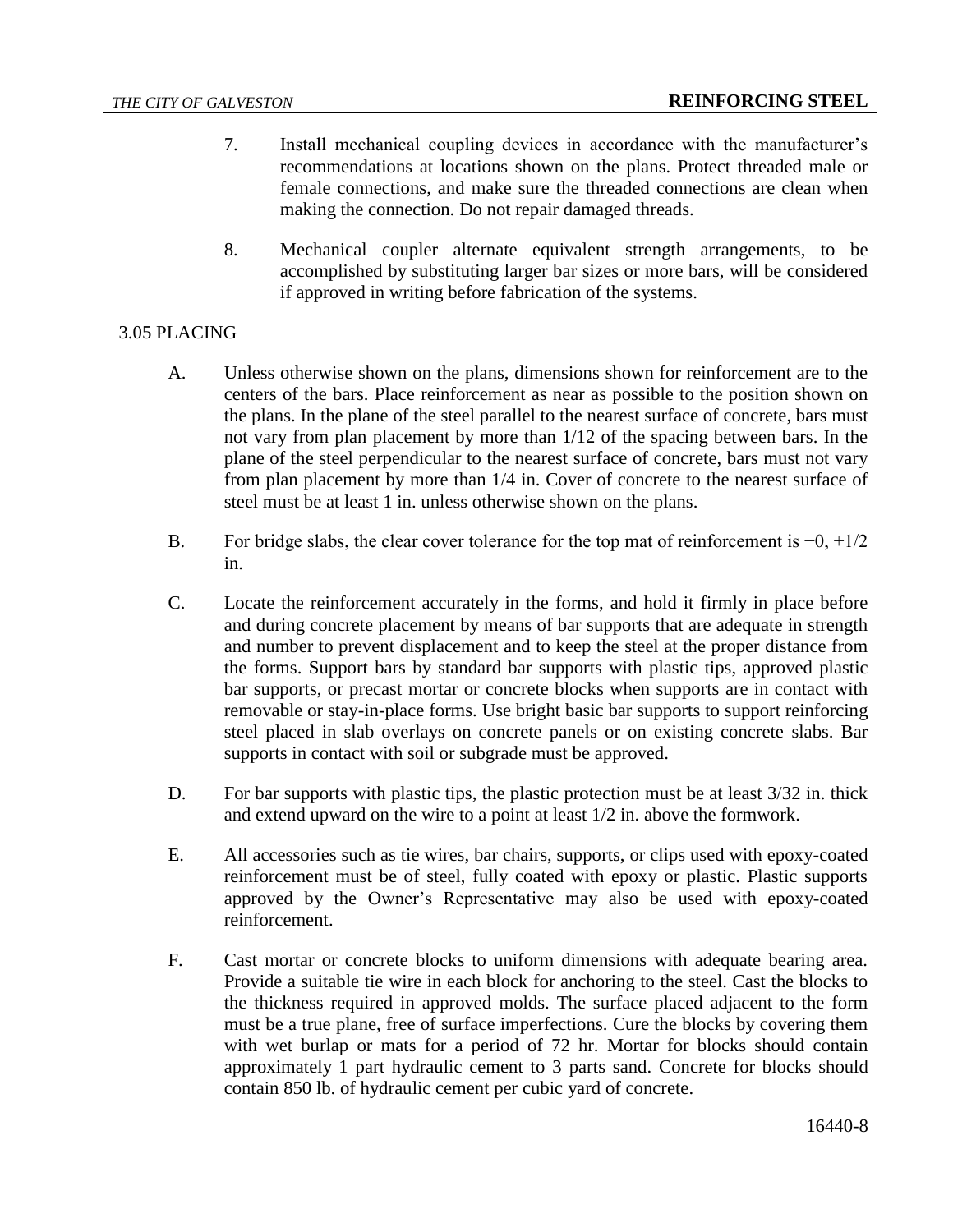- G. Place individual bar supports in rows at 4 ft. maximum spacing in each direction. Place continuous type bar supports at 4 ft. maximum spacing. Use continuous bar supports with permanent metal deck forms.
- H. The exposure of the ends of longitudinals, stirrups, and spacers used to position the reinforcement in concrete pipe and in precast box culverts or storm drains is not cause for rejection.
- I. Tie reinforcing steel for bridge slabs, top slabs of direct traffic culverts, and top slabs of prestressed box beams at all intersections, except tie only alternate intersections where spacing is less than 1 ft. in each direction. For reinforcing steel cages for other structural members, tie the steel at enough intersections to provide a rigid cage of steel. Fasten mats of wire fabric securely at the ends and edges.
- J. Before concrete placement, clean mortar, mud, dirt, debris, oil, and other foreign material from the reinforcement. Do not place concrete until authorized.
- K. If reinforcement is not adequately supported or tied to resist settlement, reinforcement is floating upward, truss bars are overturning, or movement is detected in any direction during concrete placement, stop placement until corrective measures are taken.
- 3.06 HANDLING, PLACEMENT, AND REPAIR OF EPOXY-COATED REINFORCING **STEEL** 
	- A. Handling
		- 1. Provide systems for handling coated reinforcement with padded contact areas. Pad bundling bands or use suitable banding to prevent damage to the coating. Lift bundles of coated reinforcement with a strongback, spreader bar, multiple supports, or a platform bridge. Transport the bundled reinforcement carefully, and store it on protective cribbing. Do not drop or drag the coated reinforcement.
	- B. Construction Methods
		- 1. Do not flame-cut coated reinforcement. Saw or shear-cut only when approved. Coat cut ends as specified in Section 16440, Part 3, 3.06 C. "Repair of Coating."
		- 2. Do not weld or mechanically couple coated reinforcing steel except where specifically shown on the plans. Remove the epoxy coating at least 6 in. beyond the weld limits before welding and 2 in. beyond the limits of the coupler before assembly. After welding or coupling, clean the steel of oil, grease, moisture, dirt, welding contamination (slag or acid residue), and rust